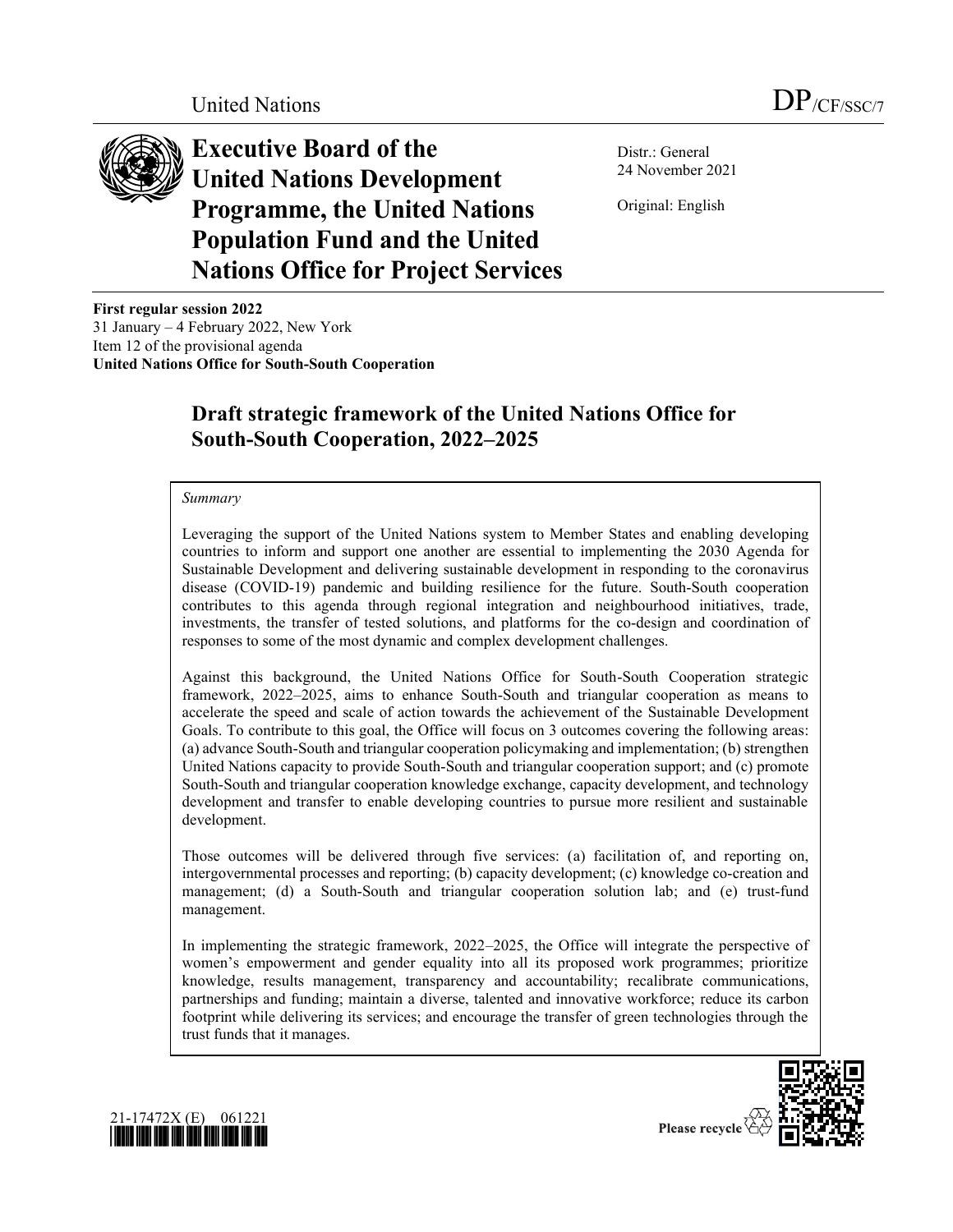# *Contents*

|        |                                                                                          | $\mathbf{3}$   |
|--------|------------------------------------------------------------------------------------------|----------------|
| П.     |                                                                                          | $\overline{4}$ |
| Ш.     |                                                                                          | 6              |
| IV.    |                                                                                          | 8              |
| V.     |                                                                                          | 12             |
| VI.    |                                                                                          | 16             |
| Annex. | Integrated results and resources framework (available on the Executive<br>Board website) |                |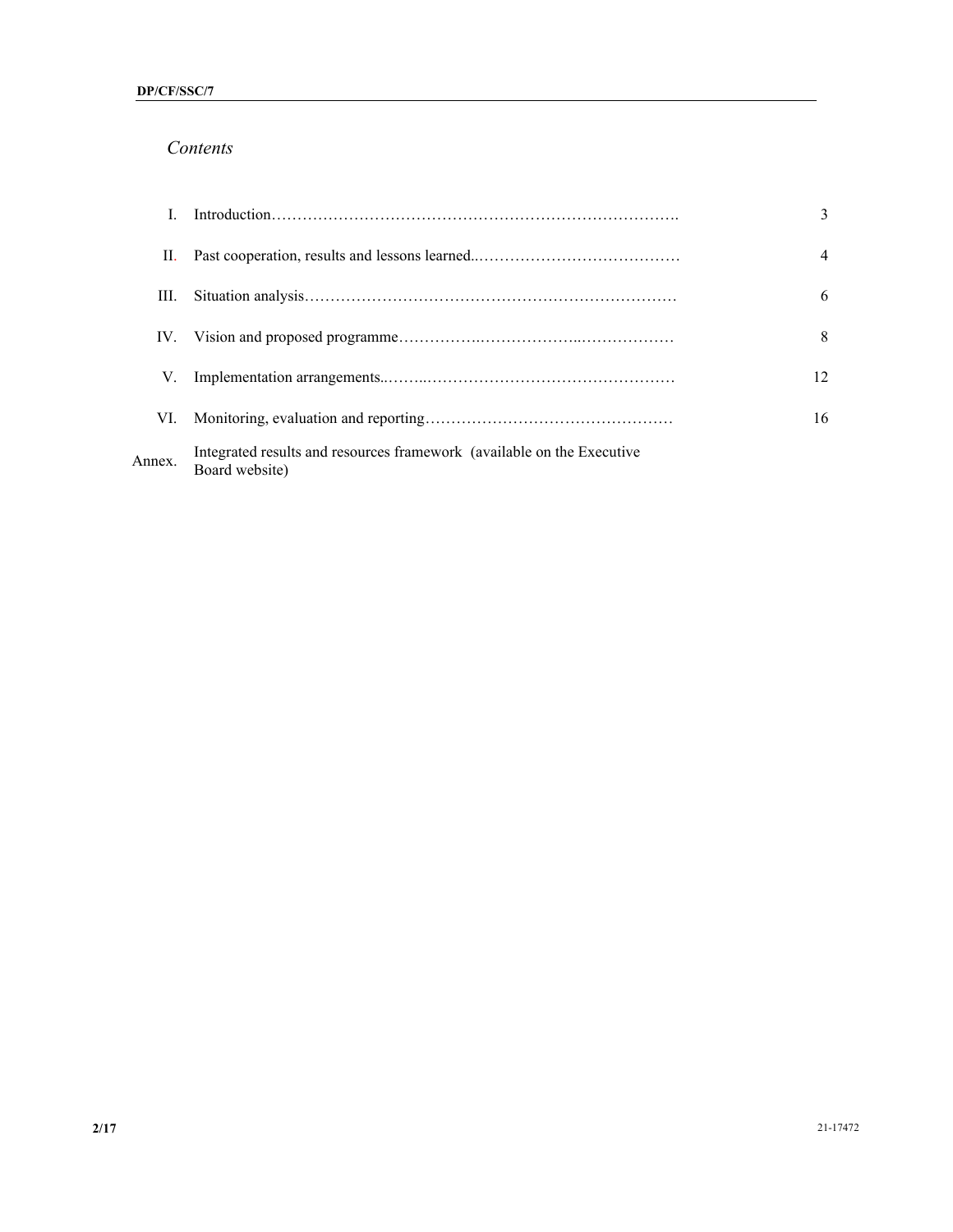## **I. Introduction**

1. Leveraging the support of the United Nations system to Member States and enabling developing countries to inform and support one another are essential to implementing the 2030 Agenda for Sustainable Development in the Decade of Action and delivering sustainable development in responding to the coronavirus disease (COVID-19) pandemic and building resilience for the future. South-South cooperation contributes to this agenda through regional integration and neighbourhood initiatives for impact at scale, trade and investment, the transfer of tested solutions among developing countries, and the co-design of responses to increasingly dynamic and complex development challenges.

2. As a complement to, not a substitute for, North-South cooperation, South-South cooperation is a development cooperation modality based on a shared solidarity born out of similar experiences and sympathies and guided by the principles of respect for national sovereignty, national ownership and independence, equality, nonconditionality, non-interference in domestic affairs and mutual benefit. Traditional donor countries and multilateral organizations may contribute to Southern-countryowned and -led initiatives through triangular cooperation arrangements that provide funding, training, management and technological systems, and other forms of support.

3. The United Nations Office for South-South Cooperation, hosted by the United Nations Development Programme (UNDP) since 1974, contributes to the achievement of the 2030 Agenda for Sustainable Development by serving as the focal point for promoting and facilitating South-South and triangular cooperation for development on a global and United Nations system-wide basis. Guided by this mandate, the United Nations Office for South-South Cooperation strategic framework, 2022–2025, articulates the past results of the Office and lessons learned, its present development context, and the vision and proposed programme of the Office for the next four years.

4. The overarching goal of the strategic framework, 2022–2025, is to enhance South-South cooperation and triangular cooperation as means to accelerate the speed and scale of action towards the achievement of the Sustainable Development Goals. To contribute to this goal, the United Nations Office for South-South Cooperation will play a catalytic role, fostering South-South and triangular cooperation intergovernmental support, knowledge exchange and capacity development.

5. The strategic framework thus proposes that the United Nations Office for South-South Cooperation focus its work programmes on three interlinked, interdependent outcomes: (a) advancing South-South and triangular cooperation policymaking and implementation; (b) strengthening the capacity of United Nations entities to provide support for South-South and triangular cooperation to developing countries; and (c) enabling developing countries to implement the 2030 Agenda through harnessing South-South and triangular cooperation knowledge exchange and capacity development as well as facilitating technology development and transfer.

6. The strategic framework also sets out how the United Nations Office for South-South Cooperation will, at the request of Member States, support the achievement of the three outcomes through five services: (a) facilitation of, and reporting on, intergovernmental processes; (b) capacity development; (c) co-creation and management of knowledge; (d) a South-South and triangular cooperation solution lab; and (e) trust-fund management.

7. In implementing the strategic framework, 2022–2025, the United Nations Office for South-South Cooperation will integrate the perspective of women's empowerment and gender equality throughout all its proposed work programmes.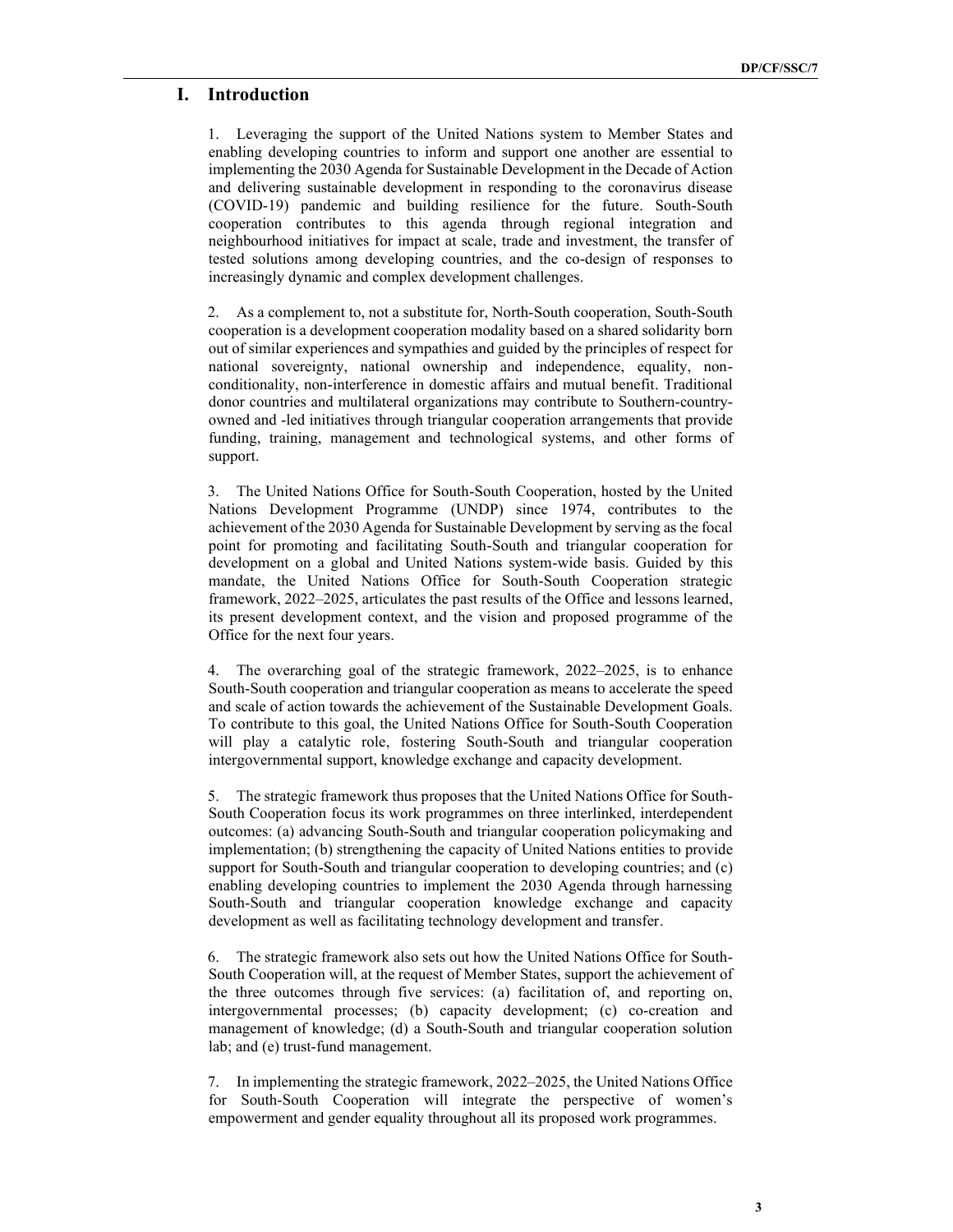# **II. Past cooperation, results and lessons learned**

8. Following the call by Member States to strengthen and further invigorate South-South cooperation (A/RES/64/222) and the mandate reaffirmed by the General Assembly (A/RES/73/291), the United Nations Office for South-South Cooperation serves as 'the focal point for promoting and facilitating South-South and triangular cooperation for development on a global and United Nations system-wide basis'. Its strategic framework responds to General Assembly resolution A/RES/71/243, in which the General Assembly 'reiterates that the United Nations development system should mainstream and enhance its support to South-South and triangular cooperation, at the request and with the ownership and leadership of developing countries, through a system-wide approach' (para. 23), and the General Assembly resolution (A/RES/75/233), which 'reiterates that United Nations development system should enhance its support to South-South and triangular cooperation, at the request

and with the ownership and leadership of developing countries, through a systemwide approach' (para 35).

9. In 2018, the Office further increased its support to the work of United Nations agencies, funds and programmes with countries and institutions of the Global South to strengthen their capacity to identify solutions, policy choices and expertise. It also worked to reaffirm global commitment to South-South and triangular cooperation and expand multi-stakeholder participation in South-South and triangular cooperation initiatives (DP/CF/SSC/6). That work culminated in the second Highlevel United Nations Conference on South-South Cooperation (BAPA+40) in 2019, marking the fortieth anniversary of the adoption of the Buenos Aires Plan of Action for Promoting and Implementing Technical Cooperation among Developing Countries, renewing international commitment to South-South and triangular cooperation, and charting the way forward in terms of promoting stronger ties across the Global South for the implementation of the 2030 Agenda for Sustainable Development.

10. In 2020, the United Nations Office for South-South Cooperation led the development of a United Nations system-wide strategy on South-South and triangular cooperation to galvanize a coordinated, coherent approach to United Nations policy and programmatic work on South-South and triangular cooperation. It also demonstrated its convening power across the United Nations system, Member States, intergovernmental organizations and research networks through the launch of the United Nations Inter-Agency Mechanism for South-South and Triangular Cooperation, the coordination and consolidation of proposals of United Nations entities regarding the BAPA+40 outcome document as a joint contribution, the compilation of evidence of United Nations system support to South-South and triangular cooperation, the creation of a global coalition of think tank networks, and the establishment of an ecosystem for solution and partnership exchange, among other results.

11. Past development cooperation efforts of the Office cooperation revealed the need to improve aspects such as the integration of South-South and triangular cooperation perspectives into United Nations intergovernmental processes as well as global, regional and country-level planning and programming; the uptake of United Nations Office for South-South Cooperation knowledge products and platforms; and Office funding and talent management. Those areas for improvement were included in the final evaluation of the United Nations Office for South-South Cooperation strategic framework,  $2014-2018$ ; the mid-term review of the United Nations Office for South-South Cooperation strategic framework, 2018–2021; United Nations Office for South-South Cooperation audit reports; and consultations with United Nations entities, Member States and intergovernmental organizations in the preparation of the strategic framework for  $2022-2025$ .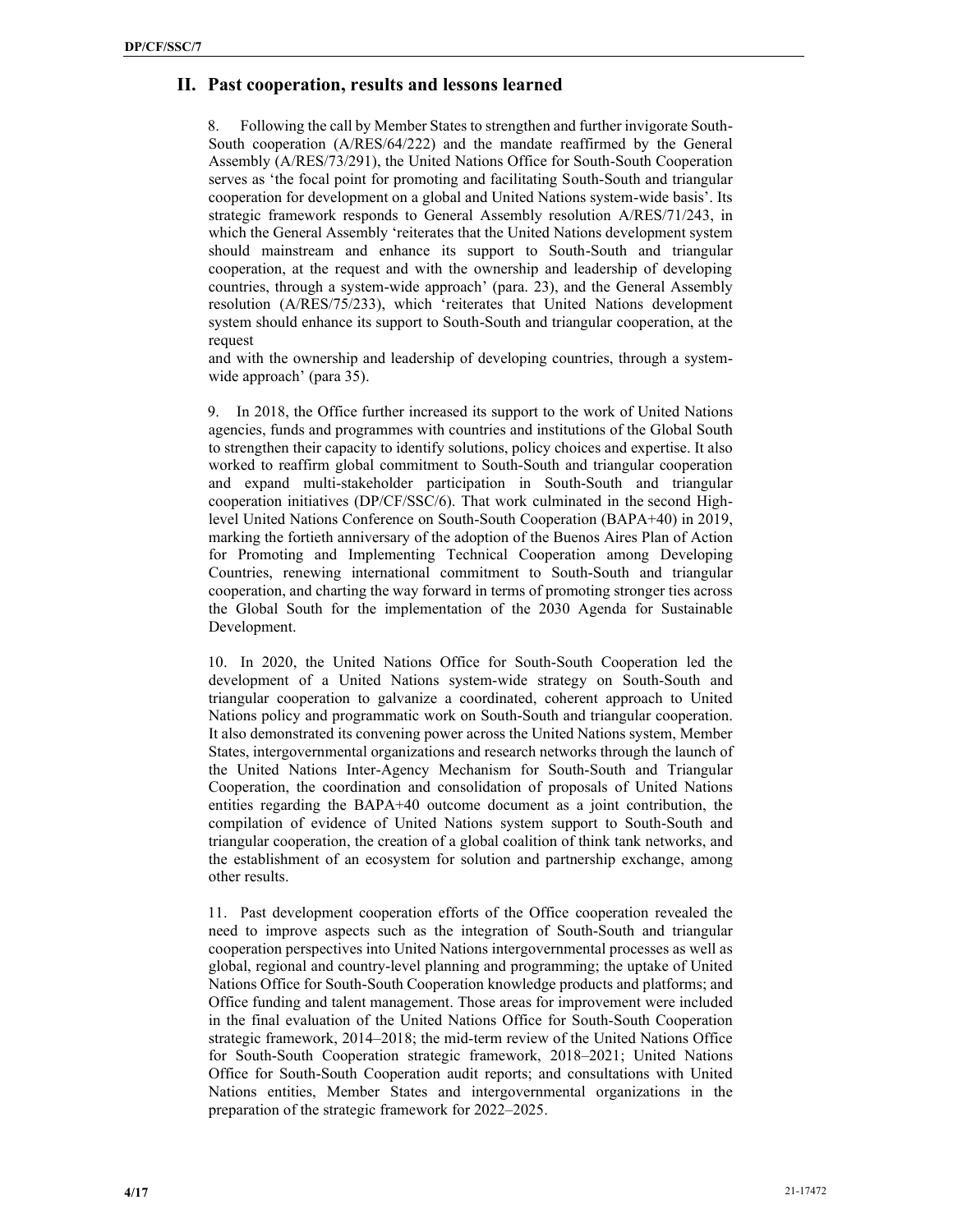#### *Lessons learned*

12. Lessons learned from the implementation of previous strategic frameworks indicate the following:

## (a) *the imperative to underscore the catalytic nature of South-South and triangular cooperation*

13. South-South cooperation and triangular cooperation can better serve as means rather than as ends in achieving Member States development priorities and goals. The Office will thus integrate its services to promote South-South and triangular cooperation knowledge exchange and capacity development as well as to facilitate technology development and transfer so as to enable developing countries to pursue more resilient and sustainable development. It will also strengthen its support through intergovernmental processes, multi-stakeholder dialogues, evidence-based reports and policy briefs to advance South-South and triangular cooperation policymaking and implementation.

(b) *the need to integrate South-South and triangular cooperation into global, regional and country-level planning and programming*

14. The establishment of the United Nations Inter-Agency Mechanism for South-South and Triangular Cooperation has enabled United Nations entities to work together on various issues such as the development of the United Nations systemwide strategy on South-South and triangular cooperation for sustainable development and its action plan. The Office will continue to facilitate convening the Inter-Agency Mechanism as a platform to coordinate United Nations system support to Member States on South-South and triangular cooperation while equipping the United Nations system with the necessary guidance, tools and training to enhance support to Member States development priorities and goals through South-South and triangular cooperation.

(c) *the need to emphasize the co-creation and use of South-South and triangular cooperation knowledge*

15. The past several years have seen an upsurge in the production of South-South and triangular cooperation knowledge across United Nations entities, Member States, Southern think tanks and centres of excellence, and the private sector. The relevance of this knowledge increases as it is used in informing the formulation and implementation of policies, plans and programmes. To this end, the Office, in collaboration with relevant partners, will produce high-quality, evidence-based knowledge products that help to identify, implement and scale up South-South and triangular cooperation. It will further strengthen the role of South-South Galaxy as a one-stop-shop for knowledge dissemination and brokering of partnerships.

#### (d) *the need to adopt a programme-cycle management approach*

16. The mid-term review of the strategic framework for 2018–2021 showed that the application of a programme-cycle approach in designing and implementing initiatives and projects and partnership-building with adequate planning and financial allocations could better contribute to more tangible results. To this end, the Office will emphasize planning and implementation of initiatives, projects and partnerships, focusing on outcomes along with adequate financial allocations.

## (e) *the need to enhance a results-based management culture*

17. The audit and the mid-term review highlighted the importance of results-based planning and budgeting across the work programmes of the United Nations Office for South-South Cooperation including trust funds. Decision 20/1 of the High-level Committee on South-South Cooperation (A/76/39) also emphasizes the need to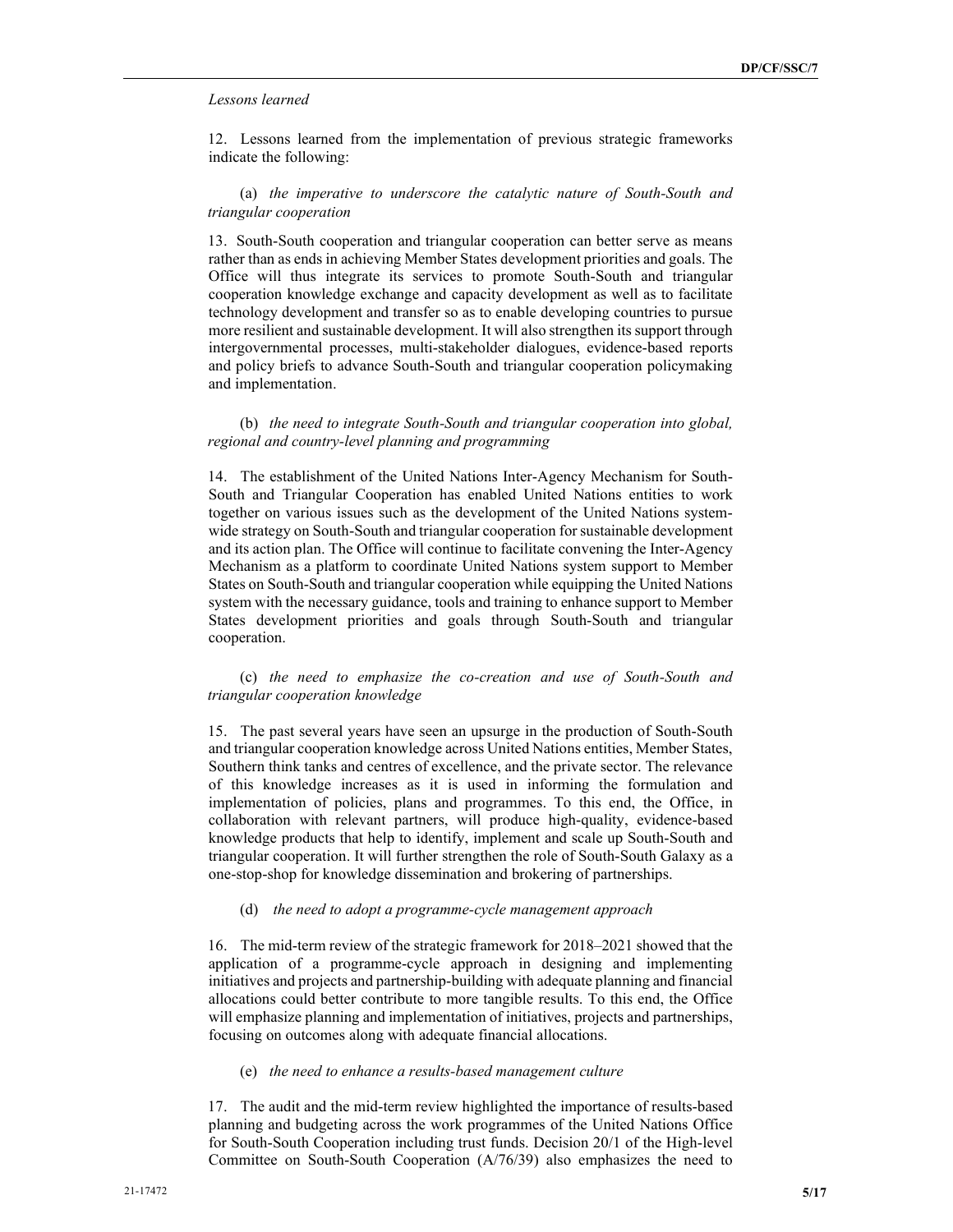improve the impact and strengthen the efficiency, effectiveness and transparency of the Office. To this end, the Office will improve and operationalize monitoring-andevaluation framework and business processes to strengthen the results orientation, operational efficiency, transparency and accountability across its work programmes and trust funds in compliance with UNDP policies and procedures.

# **III. Situation analysis**

18. The COVID-19 pandemic disrupted supply chains, triggered a steep increase in debt across the Global South, and underscored the need for vaccine equity around the world. Progress in terms of reducing poverty and inequality, alleviating hunger, strengthening health and social protection systems, and closing the financing gap was reversed in many parts of the world and was felt particularly by women, requiring greater efforts to accelerate the speed and scale of action towards the achievement of the Sustainable Development Goals in their last and most critical decade. Those compounded health, economic and social crises reinforced the significance of South-South cooperation and triangular cooperation, with several countries using those modalities to address the immediate impacts of the pandemic while calling for more solidarity-based cooperation models that promote technology development and transfer, knowledge exchange and capacity development to build resilience for the future.

19. Many of the Southern countries have also strengthened institutional capacities for South-South and triangular cooperation through the formulation of national and regional policies and strategies, the establishment of stand-alone development cooperation agencies or South-South and triangular cooperation units, the development of information and management systems, and the transition from standalone initiatives to structural transformation projects and programmes. The creation of new Southern-led development finance institutions, credit programmes and special funds has expanded the options for mobilizing South-South finance while reconfirming South-South cooperation and triangular cooperation as a complement to, rather than a substitute for, North-South cooperation in closing the financing gap to achieve the Sustainable Development Goals.

20. Many developing countries are also at the epicenter of major global transformations. The transition to a digital economy is expected to boost competitiveness, increase access to overseas markets and global e-value chains, and improve governance and government service delivery in several parts of the Global South. Following the Paris Agreement on climate change, pledges by major developing countries to decarbonize their economies will likely impact trade and investments, pushing global supply chains to adapt while unleashing new opportunities in low-carbon industries to reverse the climate crisis. Many parts of the Global South are experiencing rapid urbanization and demographic transition, which, for their part, are affecting the growth trajectory of cities. These benefits are not without risks such as increasing the digital divide, social exclusion, unemployment, food insecurity, and income and gender-based inequality in the Global South. As development becomes more dynamic in nature and unprecedented in scale, developing countries are called upon not only to share their experiences but also to come together in multiple directions (South-South, East-East, South-North, North-South) and levels (national, subregional, regional, interregional and global), across sectors, to co-design solutions that accelerate the speed and scale of action towards the achievement of the Sustainable Development Goals.

21. Cooperation at the subregional, regional and interregional levels plays an increasingly important role in this process and in leaving no one behind by:

(a) igniting action in line with the long-term development priorities articulated in national and regional development plans. Through these cooperation platforms and frameworks, countries identify common challenges and areas of interest, establish coordination mechanisms and pool resources for joint project implementation;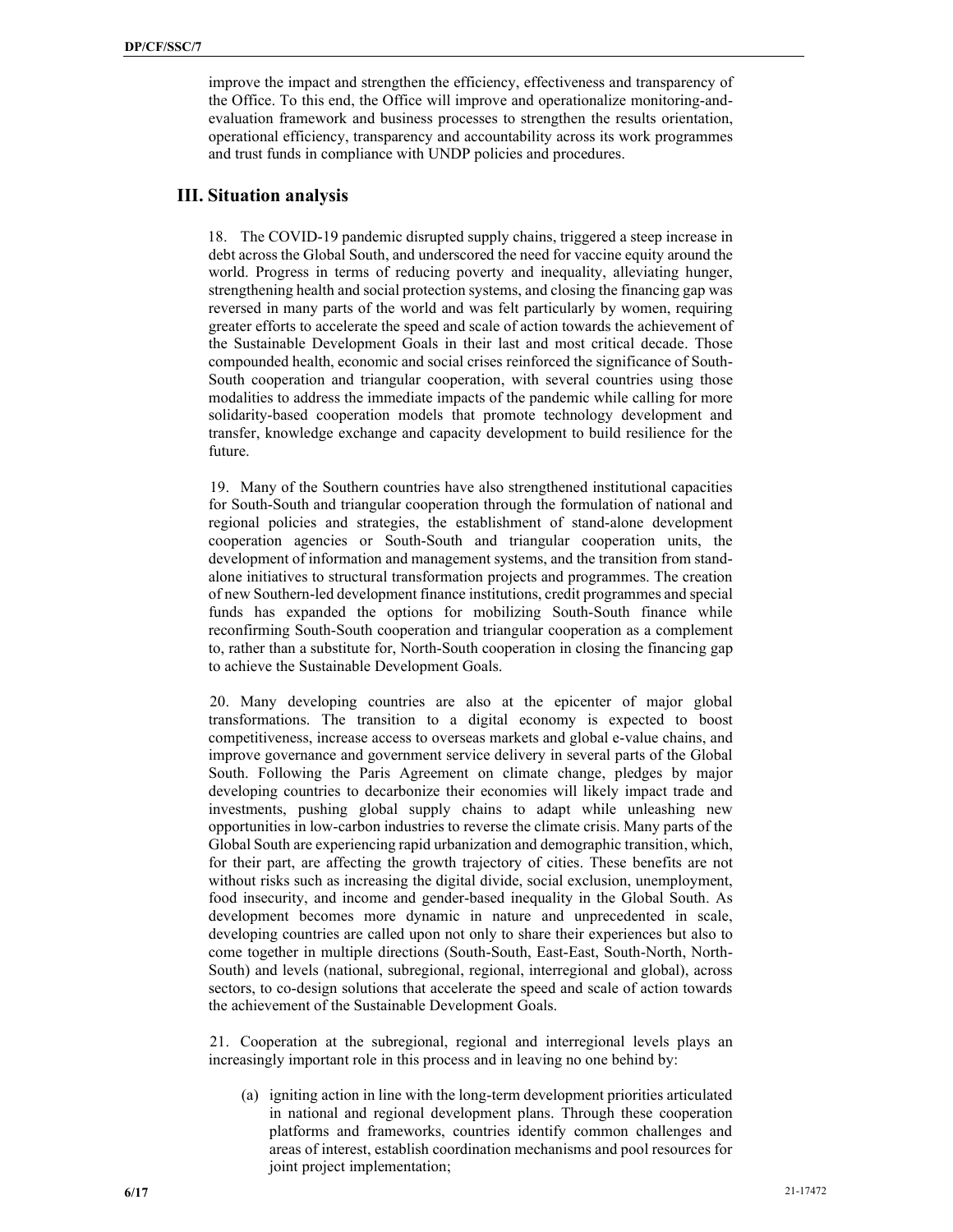- (b) designing strategies that facilitate South-South finance in the context of subregional, regional and interregional development finance institutions, credit programmes and special funds, and that fully align it with the 2030 Agenda. For example, national development banks and funds have played a key role in promoting South-South and triangular cooperation in Arab States. In parts of Asia, the increase in the number of private creditors signals a new trend whereby public-private partnerships are being used to supplement state-led aid programmes, since they help to alleviate political and financial risks associated with aid programmes of countries while expanding sources of development finance. Other innovative sources of development finance in the region include the use of endowment funds for South-South and triangular cooperation, whereby the yields are used to finance development cooperation programmes and grant assistance, reducing the reliance of countries on government budgets; and
- (c) recognizing the diversity within the Global South and adapting South-South and triangular cooperation to the national strategic priorities and needs of countries in different country categories, mainly least developed countries, fragile States and low-income countries that have recently graduated to middle-income status. Different from South-South and triangular cooperation involving an emerging economy or geographically distant developing countries, issues such as stabilization and reform of core government institutions are central to South-South and triangular cooperation among least developed countries and fragile States because neighbours of fragile States have a clear interest in stability and improved performance of government institutions, which will eventually lead to improved economic performance, enhanced trade and regional political stability. Adaptation can also happen at the funding level through the combination of official development assistance-like aid and commercial forms of economic engagement to respond more flexibly to the development needs of countries and regions. Having dealt with development issues, low-income countries that have recently graduated to middle-income status have relevant experiences to share with others while benefiting from South-South and triangular cooperation to position themselves in the global arena. For most of these countries, however, the fear persists that they may lose the support that they had as low-income countries and find themselves sliding back.

22. Over the past decade, many United Nations entities have expanded and strengthened South-South and triangular cooperation in their policies and programmes. This can be seen in the number of mechanisms and initiatives launched, such as the creation of the United Nations Inter-Agency Mechanism for South-South and Triangular Cooperation; the elevation of South-South cooperation and triangular cooperation as two of the key modalities of engagement in some corporate strategic plans and development assistance frameworks of those United Nations entities; the creation of dedicated units and budget lines for South-South and triangular cooperation; the development of platforms for brokering demand and supply among South-South partners; the assignment of South-South and triangular cooperation focal points in United Nations entities; the compilation of examples of United Nations system support to South-South and triangular cooperation; and the upsurge in the number of South-South and triangular cooperation activities reported across the United Nations system.

23. As South-South cooperation and triangular cooperation become more multilateral, these initiatives and policy spaces begin to occupy a place at the heart of the United Nations system or to be supported by it. This can be seen in the growing United Nations support to intergovernmental agreements and blocs that promote cross-border trade and regional integration, the facilitation of trade-related legislation to stimulate competition and consumer protection, the development of multilateral early warning systems, and the establishment of regional and interregional cooperation platforms. This evolution revealed areas for improvement, as pointed out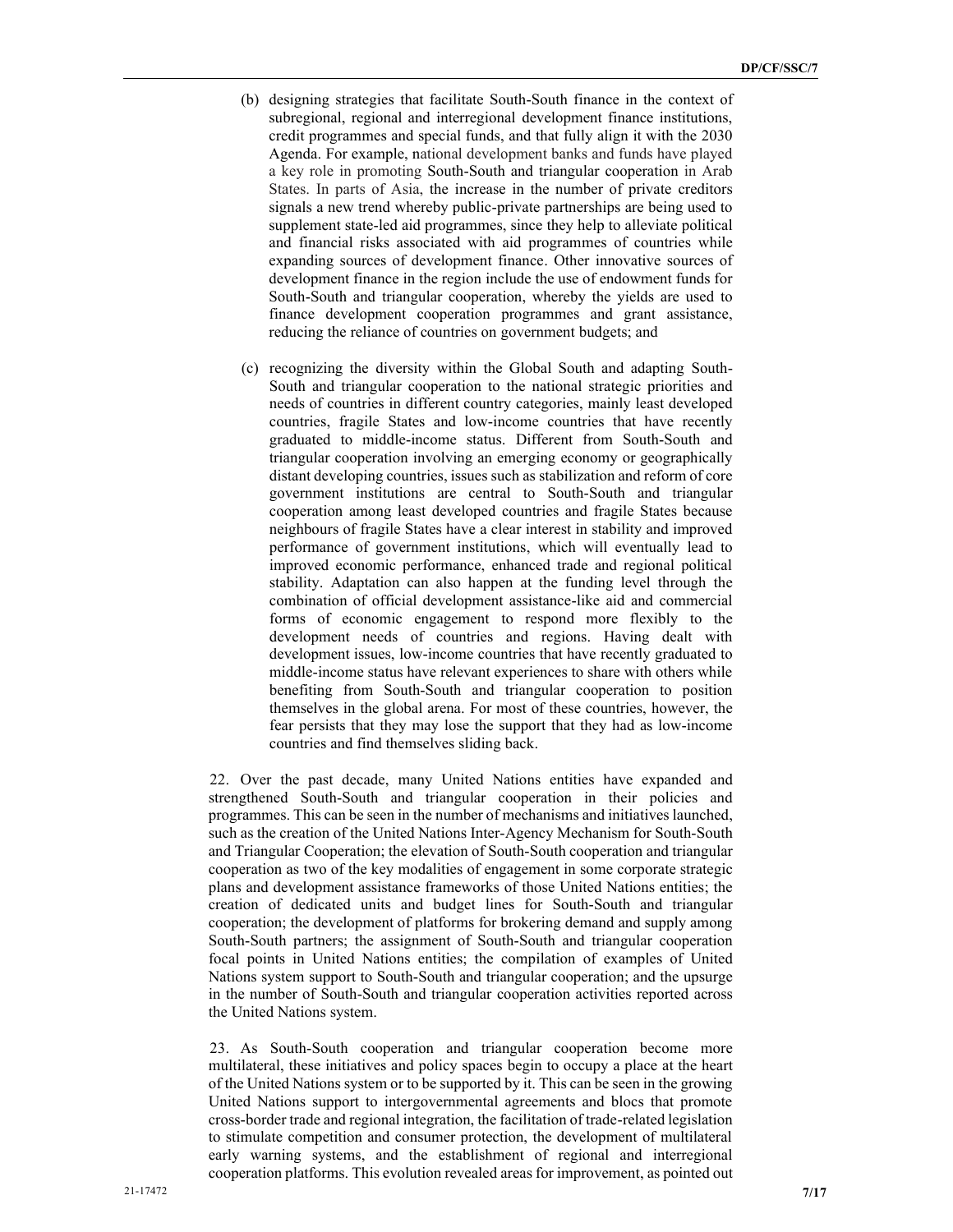in, for example, the 2020 report of the Secretary-General on the implementation of the quadrennial comprehensive policy review of operational activities for development of the United Nations system (QCPR) (A/75/79-E/2020/55): the strengthening of South-South and triangular cooperation monitoring, evaluation and reporting across the United Nations system to enhance the sustainability and replicability of activities; the increase in the resources and capacities for South-South and triangular cooperation initiatives; greater staff awareness of the potential of South-South and triangular cooperation and their programming modalities; and more South-South and triangular cooperation policies and frameworks at the national level.

24. The reforms of the United Nations development system have created opportunities to strengthen the United Nations Inter-Agency Mechanism for South-South and Triangular Cooperation, to more closely connect the United Nations system with countries and regions, and to further advance South-South and triangular cooperation. The new modes of engagement and programming approaches emphasize the need for, and the importance of, actively facilitating South-South and triangular cooperation: (a) the United Nations Sustainable Development Cooperation Frameworks have started to capture the role of the United Nations as a facilitator, broker and supporter of South-South and triangular cooperation; (b) the renewed leadership of the United Nations resident coordinators and the United Nations country teams can contribute to further promote South-South and triangular cooperation within and across regions; (c) the new United Nations results groups are tasked with identifying possible new areas for subregional and regional cooperation to address development needs of countries as well as opportunities to highlight their good practices within various areas of South-South and triangular cooperation; and (d) the regional collaborative platforms and issue-based coalitions are expected to support regional knowledge exchanges and collaboration and to integrate South-South and triangular cooperation into their modus operandi.

# **IV. Vision and proposed programme**

25. The United Nations Office for South-South Cooperation in its strategic framework  $(2022-2025)$  will continue to support the efforts of countries of the Global South in implementing the 2030 Agenda for Sustainable Development in the decade of action. It will also continue to contribute to the United Nations system efforts to support those countries in responding to the COVID-19 pandemic and in building resilience for the future. The Office envisions Member States and the United Nations system enhancing South-South cooperation and triangular cooperation as means to accelerate the speed and scale of action towards the achievement of the Sustainable Development Goals through the financing, transfer, adaptation and codesign of solutions that address structural development challenges, improve productive capacities and prepare countries for major global transformations. To contribute to this vision, the Office will play a catalytic role, fostering South-South and triangular cooperation knowledge exchange and capacity development as well as facilitating technology development and transfer.

26. In line with Member States efforts to strengthen the means of implementation of, and revitalize, the global partnership for sustainable development (Sustainable Development Goal 17), under the guidance of the High-level Committee on South-South Cooperation, the United Nations Office for South-South Cooperation will focus its work on the following three outcomes. In implementing its strategic framework, 2022-2025, the Office will integrate the perspective of women's empowerment and gender equality into all its proposed work programmes.

## **Outcome 1. Policies to advance South-South and triangular cooperation are strengthened through effective, evidence-based support to intergovernmental processes, multi-stakeholder dialogues and reporting.**

27. Priority under this outcome will be given to enhancing United Nations Office for South-South Cooperation thought leadership in support of intergovernmental processes and multi-stakeholder dialogues by: (a) expanding the scope and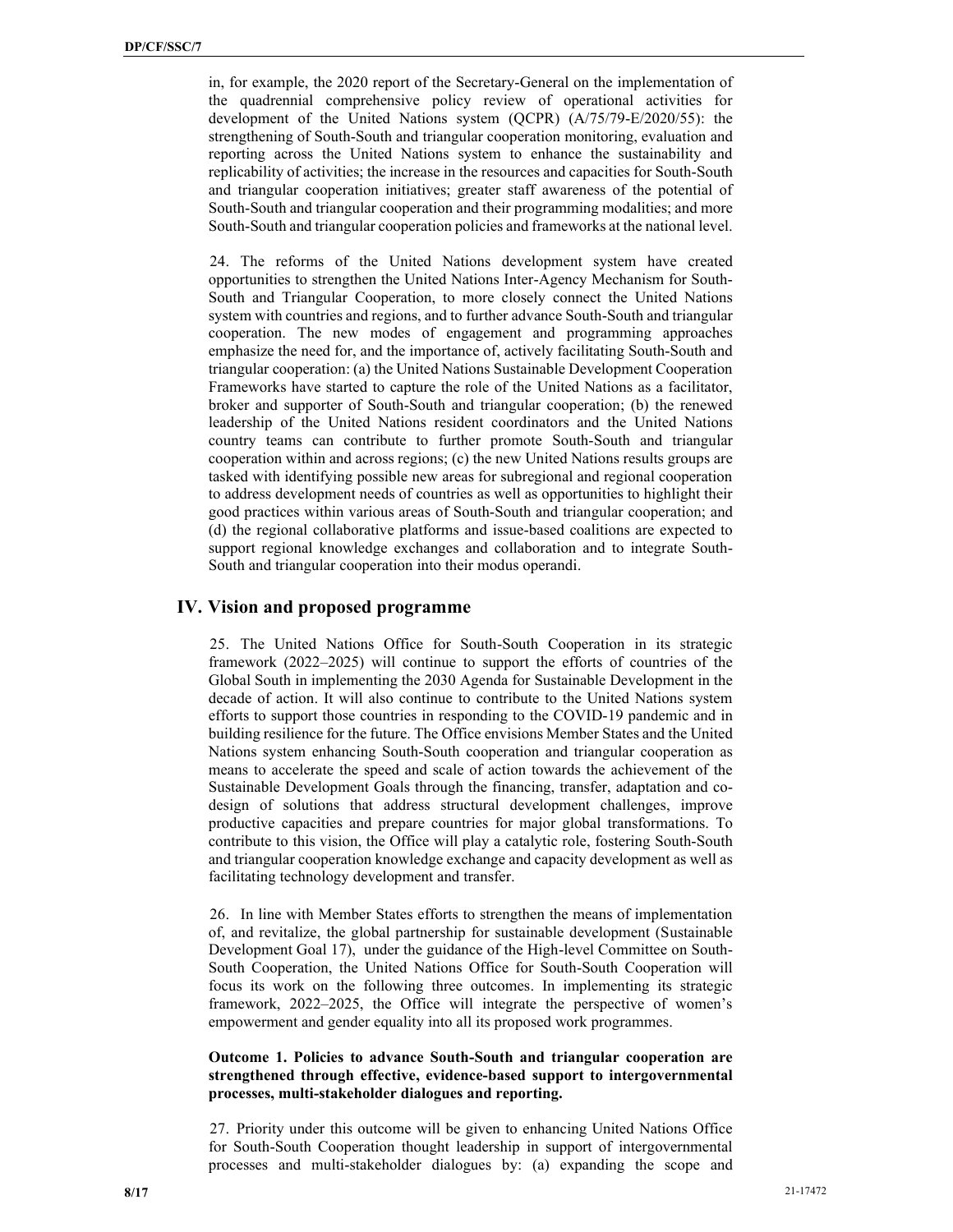improving the quality and the usefulness of mandated reports by the Office through evidence-based knowledge and research, including the annual report of the Secretary-General on the state of South-South cooperation, the annual report to the General Assembly Economic and Financial Committee (Second Committee), the biennial report of the Secretary-General to the High-level Committee on South-South Cooperation, and the biennial report of the Administrator of UNDP to the High-level Committee on South-South Cooperation. Additional reporting requirements may arise with the launch of the United Nations system-wide strategy on South-South and triangular cooperation; (b) facilitating action-oriented dialogue among Member States, United Nations entities, regional mechanisms, Southern think tanks and centres of excellence to substantiate United Nations Office for South-South Cooperation reports, inform the General Assembly Second Committee and the Highlevel Committee on South-South Cooperation, and strengthen their interaction with the United Nations high-level political forum on sustainable development, the follow-up to the forum on financing for development, the Development Cooperation Forum, and other normative and intergovernmental processes and follow-up and review platforms where South-South cooperation and triangular cooperation are discussed or could play a relevant role; and (c) serving as the secretariat to the Highlevel Committee on South-South Cooperation and supporting the Second Committee of the General Assembly.

28. To achieve this priority, the United Nations Office for South-South Cooperation will produce a biennial report on South-South and triangular cooperation that reflects key issues and trends in South-South knowledge exchange, technology development and transfer, and capacity-building as well as the contribution of South-South and triangular cooperation to the preparation of developing countries for global transformations such as COVID-19 recovery, digitalization and climate change. The biennial report will provide the basis for the report of the Secretary-General on the state of South-South cooperation and other reports that the Office is mandated to produce. In collaboration with relevant partners, the Office will organize a series of workshops and discussions to disseminate the findings of the biennial report on South-South and triangular cooperation. The mandated reports and other policy briefs will be more analytical, evidence-based and action-oriented. They also will include the ideas and recommendations from Global South platforms, including those facilitated by the United Nations Office for South-South Cooperation such as the South-South and Sustainable Development Directors General Forum (formerly the High-level Forum of Directors General for Development Cooperation), the South-South Global Thinkers Network and the Global South-South Development Expo as well as other existing and new regional forums, country-level platforms and policy dialogues on South-South and triangular cooperation.

29. The United Nations Office for South-South Cooperation will also lead the substantive preparations for the biennial sessions of the High-level Committee on South-South Cooperation in response to relevant resolutions of the General Assembly and decisions of the High-level Committee. It will prepare thematic policy briefings and convene thematic policy dialogues at the global, regional and interregional levels to support dialogues in the context of the High-level Committee on South-South Cooperation and other intergovernmental processes on South-South and triangular cooperation.

30. Through this process, the United Nations Office for South-South Cooperation will contribute to advancing South-South and triangular cooperation policymaking and implementation through the integration of South-South and triangular cooperation perspectives into resolutions of the United Nations system and of regional mechanisms. The Office also aims to contribute to the implementation of the actions recommended in the report of the Secretary-General on the state of South-South cooperation and the decisions of the High-level Committee on South-South Cooperation.

**Outcome 2. The capacity of United Nations entities to respond to requests by developing countries to address specific development challenges in**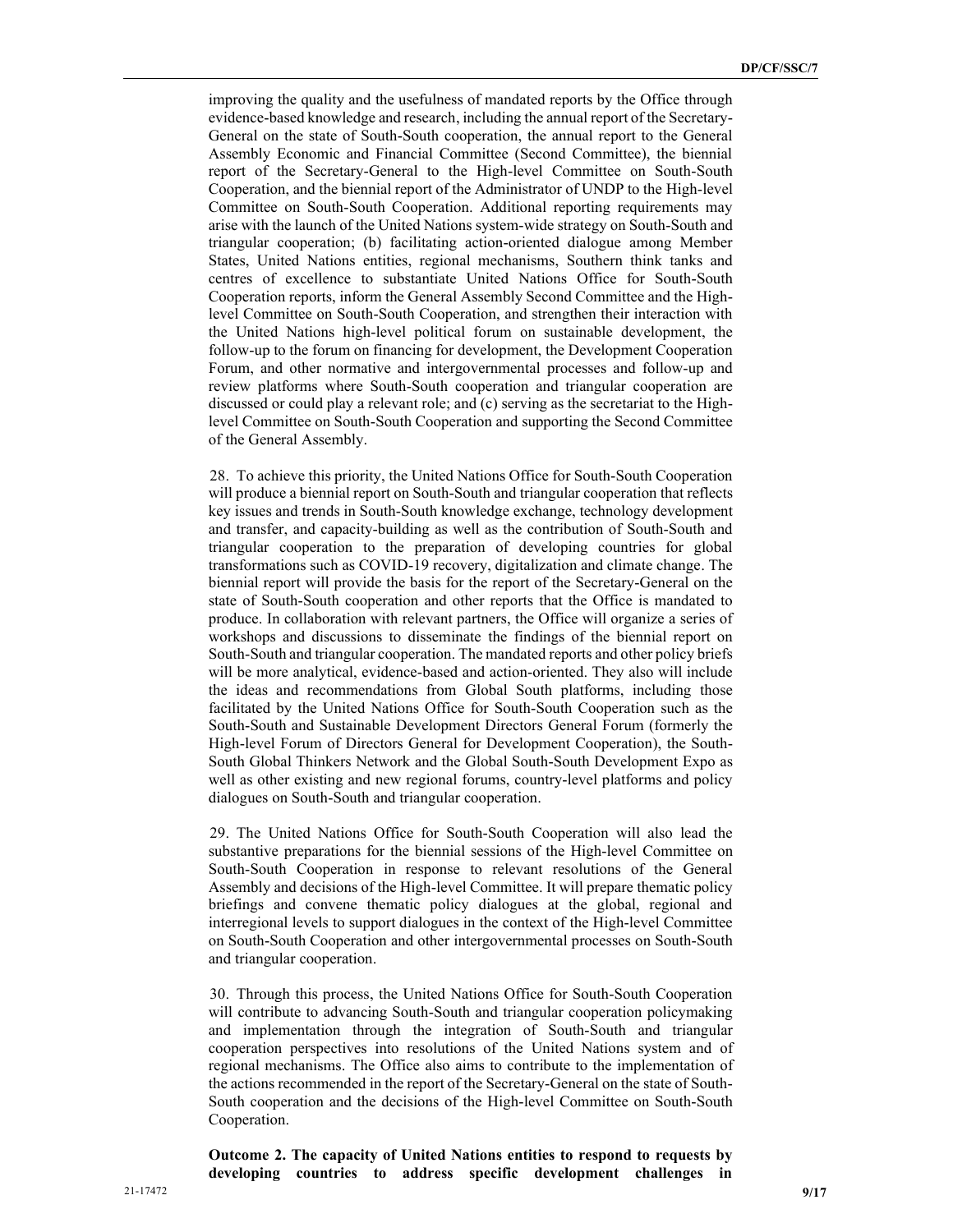## **implementing the 2030 Agenda through South-South and triangular cooperation is strengthened.**

31. Priority under this outcome will be given to developing and/or strengthening capacities within the United Nations system and Member States and an ecosystem that is more conducive to South-South and triangular cooperation by: (a) strengthening the United Nations Inter-Agency Mechanism for South-South and Triangular Cooperation as a platform for United Nations entities to review progress and lessons learned regarding the implementation of the United Nations system-wide strategy on South-South and triangular cooperation and improve system-wide coordination and collaboration; (b) developing the capacity of United Nations entities, regional commissions and United Nations country teams to integrate South-South and triangular cooperation into United Nations global strategies and service offers as well as regional and country programmes such as the regional cooperation frameworks, United Nations Sustainable Development Cooperation Frameworks, common country analyses, Country Programme Documents, and annual reports; (c) supporting developing countries in establishing and/or strengthening national institutions to plan and manage South-South cooperation, upon request by Member States and United Nations country teams as applicable; and (d) strengthening the South-South and Sustainable Development Directors General Forum and Regional Mechanisms as a space for Member States to share lessons learned on strengthening national institutional mechanisms and ecosystems to promote and facilitate South-South cooperation, and coordinate action in line with recommendations in the BAPA+40 outcome document.

32. To achieve this priority, the United Nations Office for South-South Cooperation will continue to coordinate and strengthen the United Nations Inter-Agency Mechanism for South-South and Triangular Cooperation and facilitate the implementation of the United Nations system-wide strategy on South-South and triangular cooperation. This will include the creation of working groups to mainstream South-South and triangular cooperation thematically within the United Nations system, review progress, and exchange knowledge, lessons learned and good practices in the implementation of the United Nations system-wide strategy on South-South and triangular cooperation and develop guidance for United Nations entities on how to report progress against the related United Nations system-wide action plan.

33. The United Nations Office for South-South Cooperation will also coordinate with the Development Coordination Office, the regional commissions and the Department of Economic and Social Affairs, as applicable, to develop and roll out guidance, tools and training modules to implement the United Nations system-wide strategy on South-South and triangular cooperation. This guidance as well as tools and training modules will focus on how to: (a) mainstream South-South cooperation and triangular cooperation into corporate planning and budgeting and in-country programmes; (b) identify, categorize, implement, evaluate and report on ongoing and new South-South and triangular cooperation initiatives across the portfolios of United Nations agencies, funds and programmes; (c) support developing countries in establishing and/or strengthening national institutions to plan and manage South-South cooperation, and integrate South-South and triangular cooperation perspectives into voluntary national review reports; and (d) generate evidence on higher-level outcomes, for example contributions of South-South and triangular cooperation to changes in the capacity of national actors to design policies/programmes and how these changes in turn contribute to progress on national targets for the Sustainable Development Goals.

34. Through this process, the United Nations Office for South-South Cooperation will contribute to the increase in global, regional and country-level United Nations strategic plans and planning documents that follow the United Nations system-wide strategy on South-South and triangular cooperation and/or include South-South and triangular cooperation-related indicators and activities. In doing so, the Office also will contribute to increasing the United Nations system response to Member States requests for support and capacity development with respect to South-South and triangular cooperation. It further will contribute to the integration of South-South and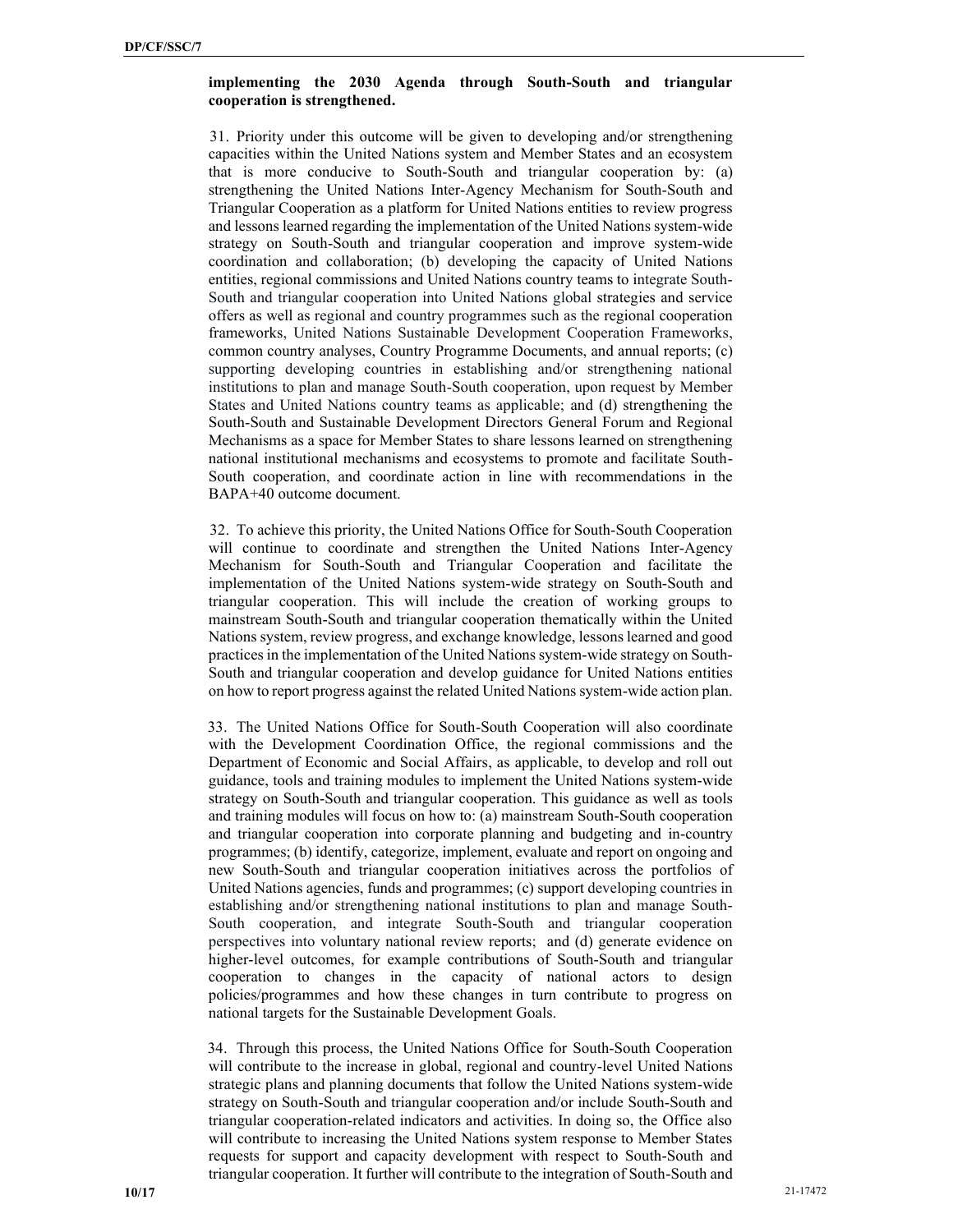triangular cooperation perspectives into national development cooperation strategies and voluntary national review reports on sustainable development.

35. The South-South and Sustainable Development Directors General Forum and Regional Mechanisms, along with South-South Galaxy, the Global Coalition of Think Tank Networks for South-South Cooperation and the Global South-South Development Expo, will be designed as a package of integrated services for Member States to share lessons learned on developing and/or enhancing national institutional mechanisms, strategies and ecosystems for South-South cooperation. This will enable the United Nations Office for South-South Cooperation to take an integrated approach to the capacity development of Member States, further catalysing its support to developing countries in addressing specific development challenges in implementing the 2030 Agenda through South-South and triangular cooperation, upon their request.

## **Outcome 3. Developing countries are enabled to implement the 2030 Agenda through harnessing South-South and triangular cooperation knowledge exchange, capacity-building, and facilitation of technology development and transfer.**

36. Priority under this outcome will be given to brokering and scaling up, upon request, South-South and triangular cooperation initiatives that enable countries to pursue more resilient and sustainable development by: (a) continuing to map, document and disseminate good practices in South-South and triangular cooperation to enable South-South knowledge exchange, capacity-building, and technology development and transfer, including from trust funds managed by the United Nations Office for South-South Cooperation; (b) identifying and brokering knowledge, capacity and technology needs across the South, including through the United Nations Office for South-South Cooperation-managed trust funds, on a demanddriven basis; (c) establishing a South-South and triangular cooperation solution lab to incubate innovative solutions and adapt and scale them up together with Member States, United Nations entities, financial institutions of the Global South, Southern universities and centres of excellence, and other relevant partners. The lab will function on a demand-driven basis to address issues critical for the Global South; (d) continuing to manage South-South trust funds more effectively and efficiently to promote knowledge exchange and the transfer of good practices to alleviate poverty; and (e) on a demand-driven basis, identifying additional sources of sustainable financing and enlarging investments in South-South cooperation, building collaboration mechanisms with regional development banks and Southern-led financing institutions, triangular cooperation arrangements with traditional donor countries and multilateral organizations, and other initiatives around common Sustainable Development Goals to maximize resources and scale up and increase the impact of South-South and triangular cooperation.

37. To achieve this priority, UNOSSC will map and document good practices with partner commitment to support the transfer of knowledge and technology, including the detailed work of building capacities and jointly implementing practices in the partner country(ies). In close consultation with their respective Boards, the United Nations Office for South-South Cooperation will also work with trust-fund and programme partners to underscore the value proposition of knowledge and technology transfer and appropriation and the comparative advantage of expanding such elements within their trust-fund portfolios and programmes following South-South cooperation principles.

38. The United Nations Office for South-South Cooperation will respond to country requests to identify knowledge and technology holders and facilitate the brokering of partnerships through South-South Galaxy and projects supported by trust funds managed by the United Nations Office for South-South Cooperation. The Office will establish and operationalize the South-South and triangular cooperation solution lab. The lab will facilitate the coordination, co-design, incubation and scaling up of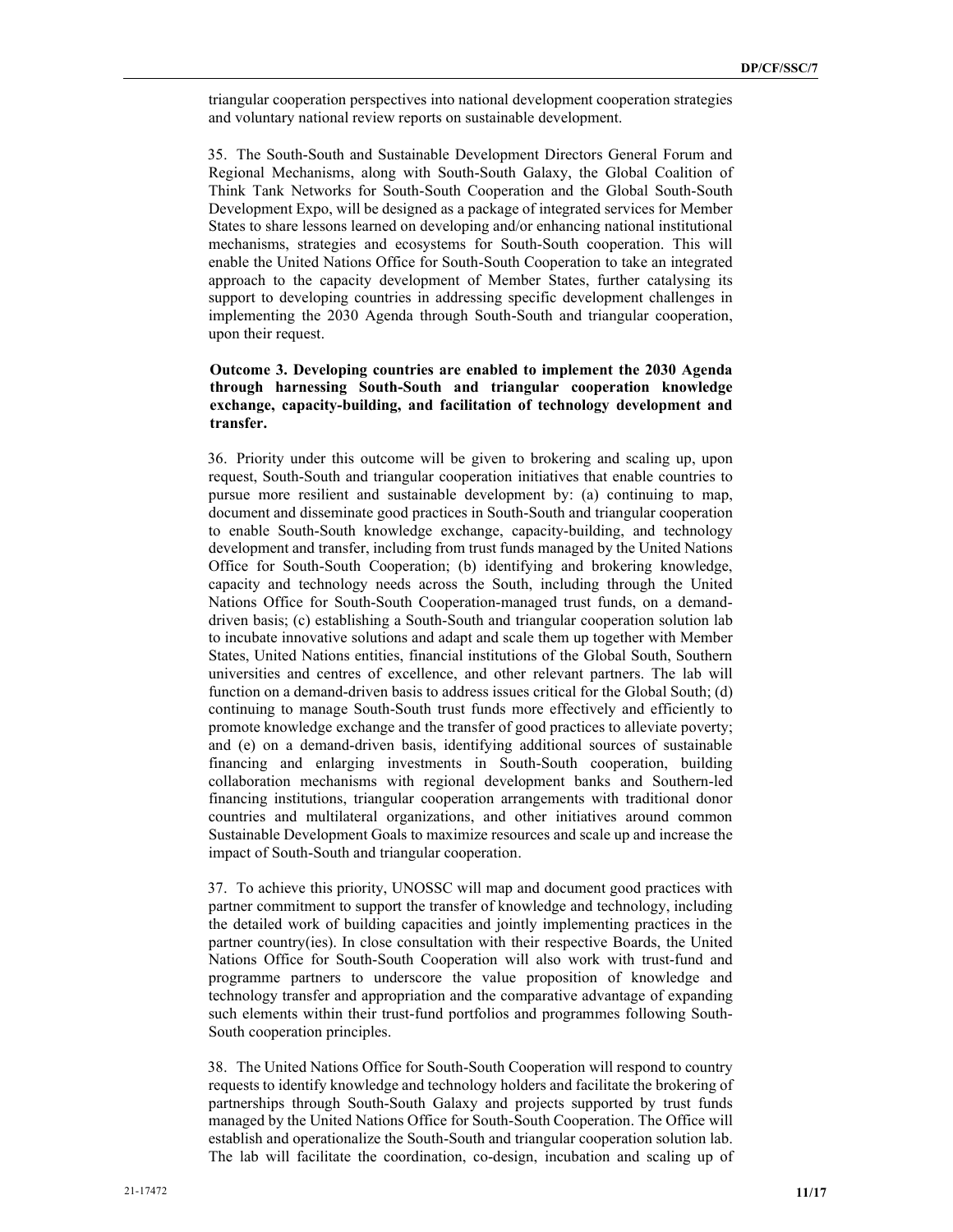initiatives that promote knowledge exchange, capacity development, and technology development and transfer while contributing to the Sustainable Development Goals.

39. The United Nations Office for South-South Cooperation will collaborate with United Nations entities, multilateral cooperation platforms, triangular cooperation partners, and other relevant actors and initiatives dedicated to meeting development challenges and contributing to Sustainable Development Goals. The expanded engagement of the Office through the United Nations system will support partners to develop and implement South-South and triangular cooperation funds, projects and other initiatives that follow the South-South cooperation principles in addition to helping projects to reach scale whenever possible and upon the request of Member States.

40. Through this process, the United Nations Office for South-South Cooperation will contribute to informing the design/implementation of developing-country policies, plans and/or projects through South-South and triangular cooperation knowledge exchange and brokering. It also will contribute to the transfer of good practices in South-South and triangular cooperation to developing countries through the support of trust-fund management.

# **V. Implementation arrangements**

41. In its strategic framework, 2022–2025, the United Nations Office for South-South Cooperation will emphasize a more programme-cycle and results-based management approach by integrating its different services into a platform that creates an ecosystem more favourable to South-South and triangular cooperation. This platform will be based on three interlinked and interdependent outcome areas: (a) support to intergovernmental processes and multi-stakeholder dialogues; (b) United Nations system-wide coordination and collaboration; and (c) development solutions. These three outcome areas will be delivered through five services: (a) facilitation of, and reporting on, intergovernmental processes; (b) capacity development; (c) knowledge co-creation and management; (d) a South-South and triangular cooperation solution lab; and (e) trust-fund management.

42. The United Nations Office for South-South Cooperation services will support the three outcomes in the strategic framework in terms of delivering impact from the global to the regional and country levels. At the country level, the Office envisions establishing a multi-stakeholder platform to support Member States in leveraging South-South and triangular cooperation for achieving their national development goals. The Office will strengthen working partnerships with the Development Coordination Office, regional commissions and other relevant United Nations entities to establish a sound basis for the creation and operationalization of such multi-stakeholder platforms, as the following diagram illustrates.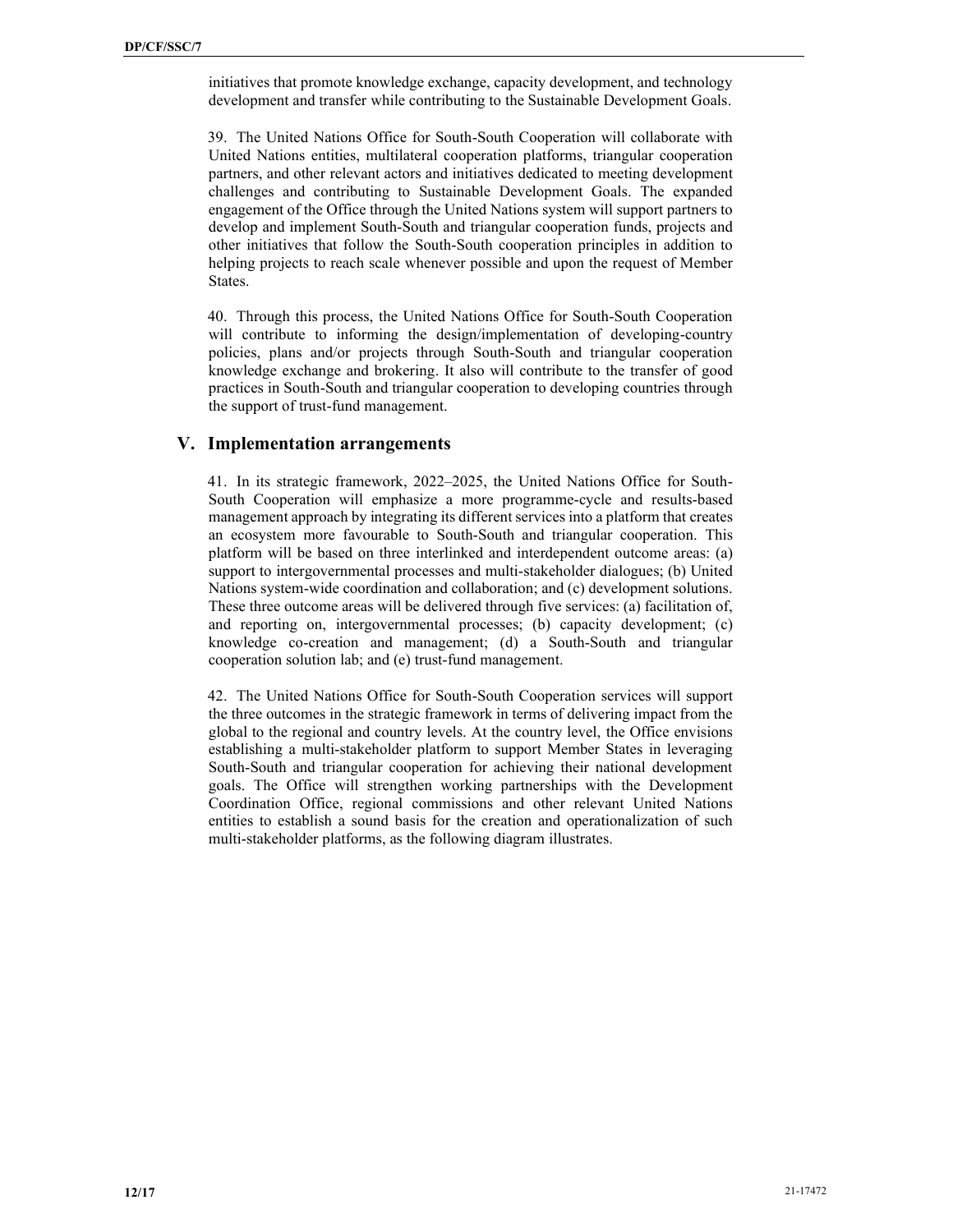

Delivery of UNOSSC South-South and triangular cooperation services

*Results management and accountability*

43. The United Nations Office for South-South Cooperation will continue to ensure the quality of its initiatives by integrating South-South cooperation principles and triangular cooperation components into their design in a results-oriented manner. It will also continue to ensure that its projects contain a theory of change and a results and resources framework establishing a strong logical chain, integration of South-South cooperation principles and triangular cooperation components (as applicable), lessons learned from evidence, risk-informed programming and a fully costed evaluation plan.

44. Programme and project evaluations will be based on quality evidence, and management action in response to the recommendations of the evaluators will be taken in a timely manner. The United Nations Office for South-South Cooperation will also strive to improve implementing partners' satisfaction with its services and to take a proactive role in embedding an effective approach to risk management in its decision-making and business model. The Office will comply with UNDP policies and procedures to ensure management for results and accountability

#### *Strategic communications*

45. The United Nations Office for South-South Cooperation will enhance its advocacy and strategic communications to increase the understanding and visibility of, and engagement in, South-South and triangular cooperation by underscoring the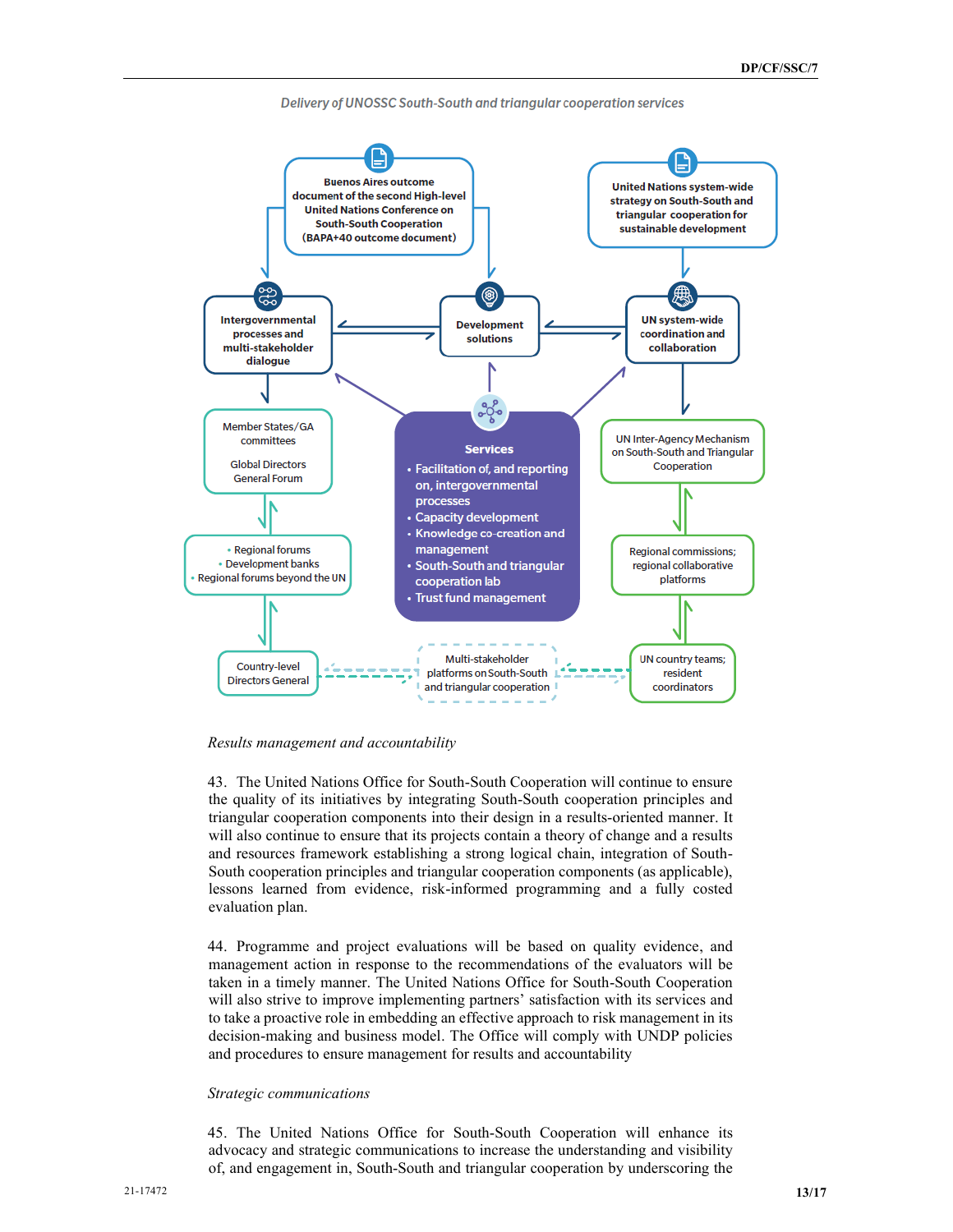positive impact and additional value of those modalities in accelerating the achievement of internationally agreed development goals and strengthening the role of the Office as a catalytic force in that process. Its communications strategy will emphasize the dissemination of information relevant to the Office as well as interaction on policy issues, advocacy initiatives and projects within the United Nations system and among partners in governments, Southern think tanks and centres of excellence. This will be done through the strategic placement of key messages, the publication of electronic bulletins, and the facilitation of social media engagements and targeted events. Workshops and meetings with United Nations entities and partners beyond the United Nations system will be organized to introduce the new strategic framework. The Office will also create a directory of South-South and triangular cooperation professionals by location and area of expertise for outreach, advocacy and communication purposes.

#### *Strategic partnerships*

46. In line with Sustainable Development Goal 17, the United Nations Office for South-South Cooperation envisions a revitalized global partnership that leverages the resources of all stakeholders to achieve the Sustainable Development Goals while ensuring full alignment with the strategic direction and proposed programme of the Office. This will involve:

- (a) strengthening working relationships with the Department of Economic and Social Affairs, regional commissions, offices of United Nations resident coordinators, and other United Nations entities offering secretariat services to normative and intergovernmental processes, and follow-up and review platforms where South-South cooperation and triangular cooperation are discussed or could play a relevant role to strengthen their interaction with the General Assembly Second Committee and the High-level Committee on South-South Cooperation;
- (b) enhancing relationships with the Development Coordination Office, regional commissions and United Nations country teams for the phased implementation and monitoring of the United Nations system-wide strategy on South-South and triangular cooperation, and for increasing effectiveness and efficiency in delivering results at the regional and country levels. As an intergovernmental, normative policy body and co-vice-Chair of United Nations regional collaborative platforms (RCPs), engagement with the regional commissions will be particularly important to enhance the United Nations Office for South-South Cooperation work at the regional level.
- (c) supporting the establishment of global and regional mechanisms and platforms that promote partnership and collaboration;
- (d) through the United Nations Inter-Agency Mechanism for South-South and Triangular Cooperation, initiating collaboration mechanisms with other United Nations entities and engaging multilateral cooperation platforms and triangular cooperation partners to accelerate projects facilitated by the United Nations Office for South-South Cooperation and help partners to strengthen their programmatic support to South-South and triangular cooperation;
- (e) whenever possible and upon the request of Member States, connecting individual as well as groups of Member States with United Nations entities, regional and interregional organizations, development finance institutions and special funds of the Global South, and Southern universities and centres of excellence in a platform to coordinate, co-design, incubate and scale up initiatives that promote knowledge exchange, capacity development, and technology development and transfer;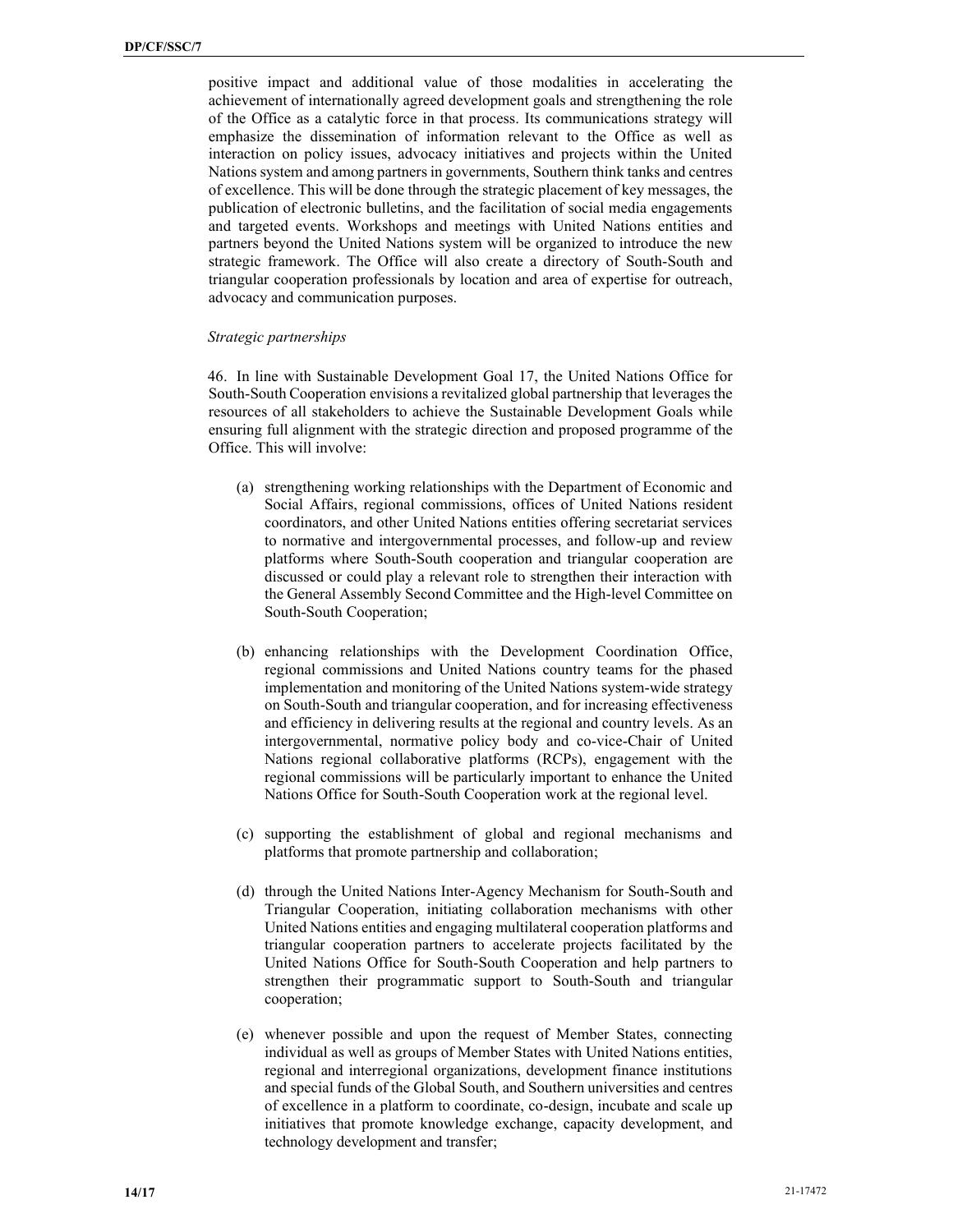- (f) reviewing and updating existing partnership agreements and exploring synergies with United Nations agencies with thematic mandates, the Global Policy Network, UNDP Accelerator Labs, and private-sector networks in the regions and the United Nations Global Compact to cross-fertilize knowledge, innovation and collaboration; and
- (g) consolidating South-South Global Thinkers and expanding partnerships with Southern think tanks, universities and centres of excellence for increasing the relevance, usefulness and uptake of United Nations Office for South-South Cooperation knowledge products and reports.

#### *Diverse, talented and innovative workforce*

47. The United Nations Office for South-South Cooperation is committed to achieving workforce diversity in terms of gender, nationality and culture at all levels. It is equally committed to promoting talent and innovation among its workforce with regard to recruitment and career development. The Office will act as a catalyst rather than sole implementer, convening other United Nations entities with the substantive mandate to collaborate in joint initiatives, producing thematic briefings and delivering other services as appropriate. The Office will also provide catalytic resources to support collaborative South-South and triangular cooperation projects and initiatives in various fields of cooperation identified by developing countries. In doing so, it will draw from the expertise of relevant thematic United Nations entities and networks. This will enable the Office to continue to focus its workforce on the functional aspects of South-South and triangular cooperation to deliver the five services described in the strategic framework that cut across all thematic areas, contributing to all three outcomes in an interconnected manner.

#### *Funding*

48. UNDP has allocated \$30.7 million to UNOSSC for the period 2022–2025: \$9.7 million for its institutional budget and \$21 million for its core programming budget. Each of those amounts will be allocated to each outcome equally and will cover both human resources and programme activities. The positions directly working for projects funded from earmarked resources will be calculated under outcome three. On a needs basis, the United Nations Office for South-South Cooperation will explore collaboration with development finance institutions and special funds of the South and the North for special joint South-South and triangular cooperation initiatives to promote the South-South and triangular cooperation agenda. The Office will make sufficient efforts in collaboration with the funding partners to ensure operational sustainability of the trust-fund management.

#### *Digital and green*

49. The business continuity process adopted during the COVID-19 pandemic demonstrated that the United Nations Office for South-South Cooperation can deliver many of its services virtually. By using digital technologies, the Office can make its business process more cost-effective, engage a larger and more diverse number of stakeholders, and reduce its carbon footprint. The Office has also learned, however, that use of digital technologies can restrain the participation of countries where digital infrastructure and access are limited. The Office will therefore prioritize to organize hybrid events (online and in-person) to limit travel to the minimum necessary, ensure ample participation and inclusivity, and reduce its costs and carbon footprint. This hybrid approach will also underpin the Office work modality through the promotion of the use of digital technologies across its work and decrease business trips and in-person meetings. Whenever possible, the Office will encourage the development and transfer of green technologies in the projects supported by the Office.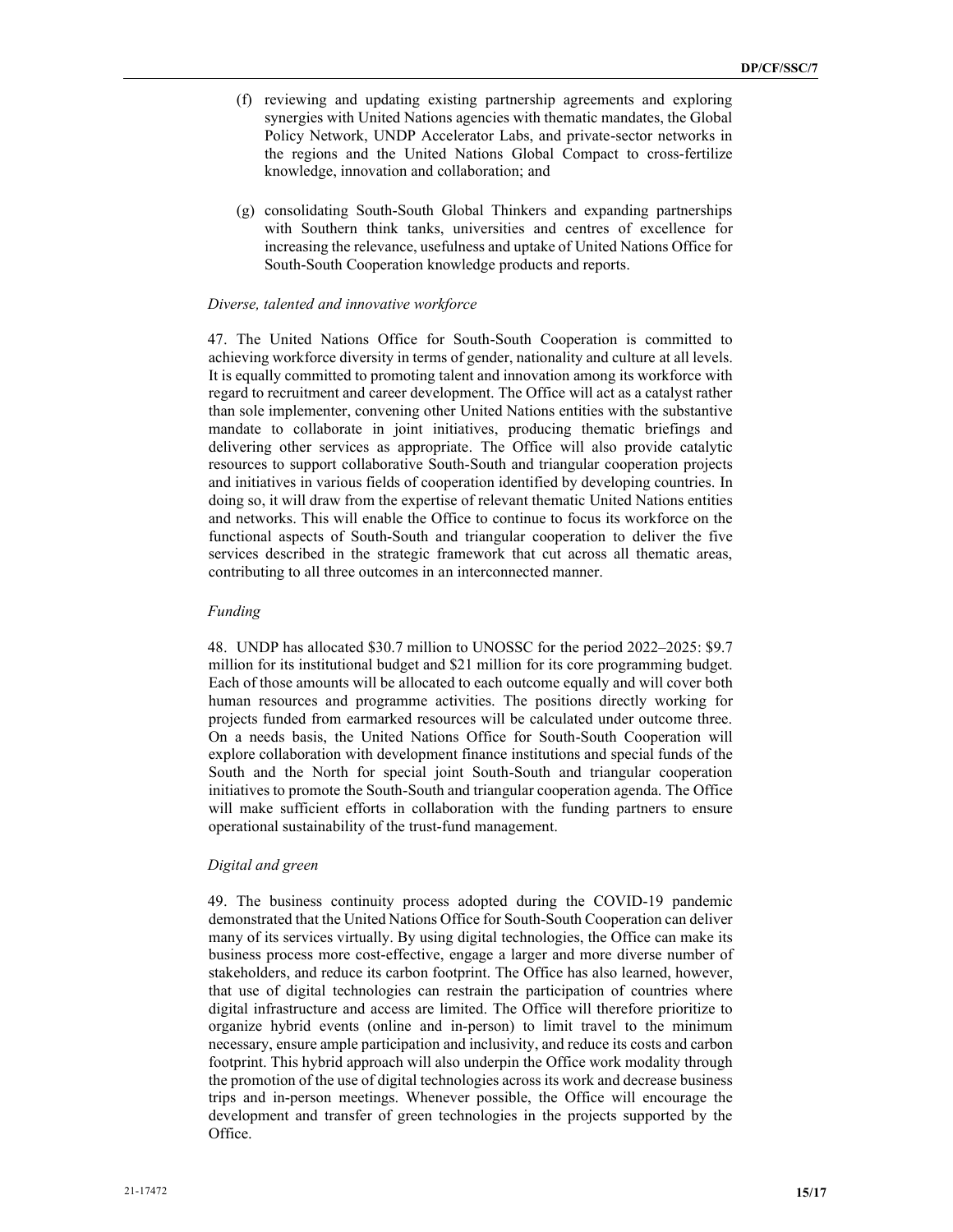# **VI. Monitoring, evaluation and reporting**

50. Building on the achievement of the strategic framework, 2018–2021, the United Nations Office for South-South Cooperation will continue to strengthen monitoring, evaluation and reporting on the strategic framework, 2022-2025, in accordance with the decisions of the High-level Committee on South-South Cooperation and the recommendations of the evaluation of the strategic framework, 2014–2017, the midterm review of the strategic framework, 2018–2021, and the 2020 audit of the United Nations Office for South-South Cooperation. The Office will continue enhancing a results-management culture across its work programmes including trust funds, which will ensure quality and a results orientation in the development, implementation, monitoring and evaluation of, and reporting on, its annual integrated work plans, annual work plans and trust-fund projects, following UNDP corporate policies and procedures.

51. Moving forward, the United Nations Office for South-South Cooperation will be more focused on tracking and analysing the extent to which its efforts contribute to transformative and systemic change at the outcome level in addition to monitoring and reporting on how efficiently and effectively it delivers on its own outputs. To this end, the integrated results and resources framework of the strategic framework includes outcome- and output-level results statements and indicators, which are also aligned with the QCPR monitoring and evaluation framework and the United Nations system-wide strategy on South-South and triangular cooperation and its action plan.

52. The United Nations Office for South-South Cooperation will enhance its collaboration with other entities to monitor the indicators included in the action plan for the United Nations system-wide strategy on South-South and triangular cooperation and the strategic framework integrated results and resources framework through QCPR surveys, the Development Coordination Office information management system, survey of headquarters of United Nations entities and the Sustainable Development Goals monitoring system, among others. The Office will also strengthen collaboration with the Department of Economic and Social Affairs and other United Nations entities to integrate a range of common South-South cooperation indicators into the QCPR monitoring, evaluation and reporting framework and monitor those indicators.

53. The United Nations Office for South-South Cooperation will develop a fully costed evaluation plan, covering the period of the strategic framework,  $2022-2025$ , to assess progress towards agreed evaluation commitments, produce evaluation findings to support change, support knowledge-gathering and inform the work of the Office. The evaluation plan will be reviewed annually in collaboration with UNDP. United Nations Office for South-South Cooperation evaluations will follow UNDP and United Nations Evaluation Group evaluation policy and standards. A mid-term review and an independent final evaluation will be commissioned for this strategic framework. The UNDP Independent Evaluation Office will be invited to serve as a technical expert during recruitment of the evaluators and as a reference-group member during the commissioning of the final evaluation of the strategic framework. In collaboration with its trust-fund partners, the United Nations Office for South-South Cooperation will facilitate and/or encourage the commissioning of quality evaluations and impact assessments of the trust-fund portfolios and projects.

54. The United Nations Office for South-South Cooperation will collaborate with the United Nations Inter-Agency Mechanism for South-South and Triangular Cooperation to support the United Nations efforts in building the capacity of the evaluators of the Global South to evaluate South-South and triangular cooperation initiatives. The Office will also work with the United Nations Evaluation Group and evaluation offices of the various United Nations entities to develop and roll out guidance for evaluating South-South and triangular cooperation initiatives managed by United Nations entities.